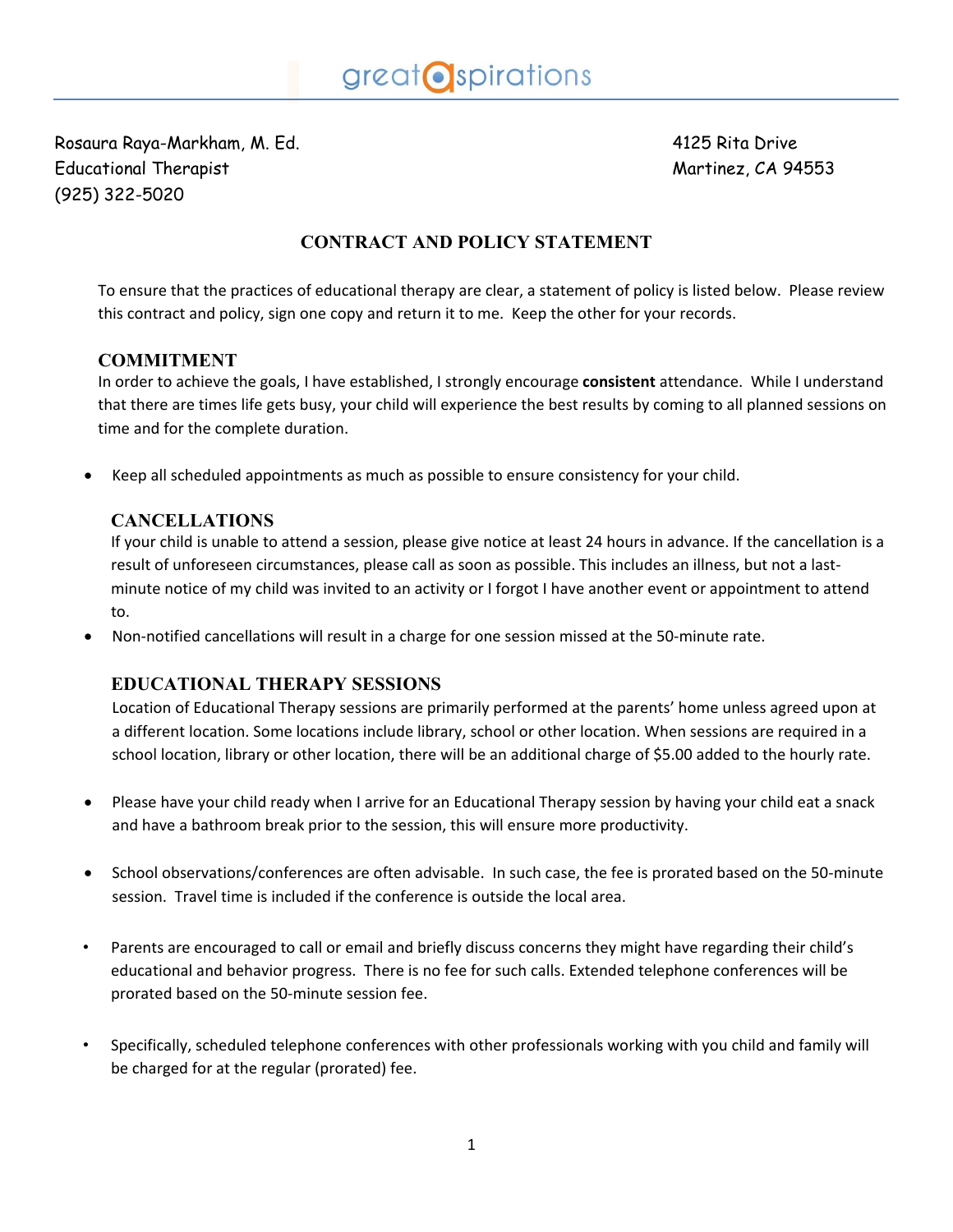- In-person parent or teacher conferences are advisable from time to time to discuss progress and problems in depth. The regular (prorated) fee applies. School holidays usually do not include an educational therapy session unless arranged with an Educational Therapist.
- Each student is evaluated at the beginning and a remediation plan is developed. Progress is measured when requested by a parent.

# **BEGINNING & END OF SCHOOL/ HOLIDAYS/SUMMERBREAK**

**Beginning of School Year –** One week of the beginning of the school year there is not an educational session conducted since students require adjustment to their school schedule.

**End of School Year –** Last week of school there is not an educational therapy session conducted since there is too much activity during that time of week.

- Summer is a great time for your child to increase their academic skills and it is encouraged to work at least twice a week during the summer.
- Parents are required to give advance notice of any vacation trip or other activity as soon as possible in order to schedule your child for an appropriate educational therapy session.

#### **END OF SERVICES**

Educational therapy forms a strong relationship between student and educational therapist. Abrupt termination of services damages that relationship and can be hurtful to a child. Thus, when parents decide that it is time to end services for any reason, **four weeks' notice** is required. This is to allow time for final assessments and to allow for closure between student and educational therapist.

Great Aspirations is not a one size fit all educational program and does not promise or guarantee results.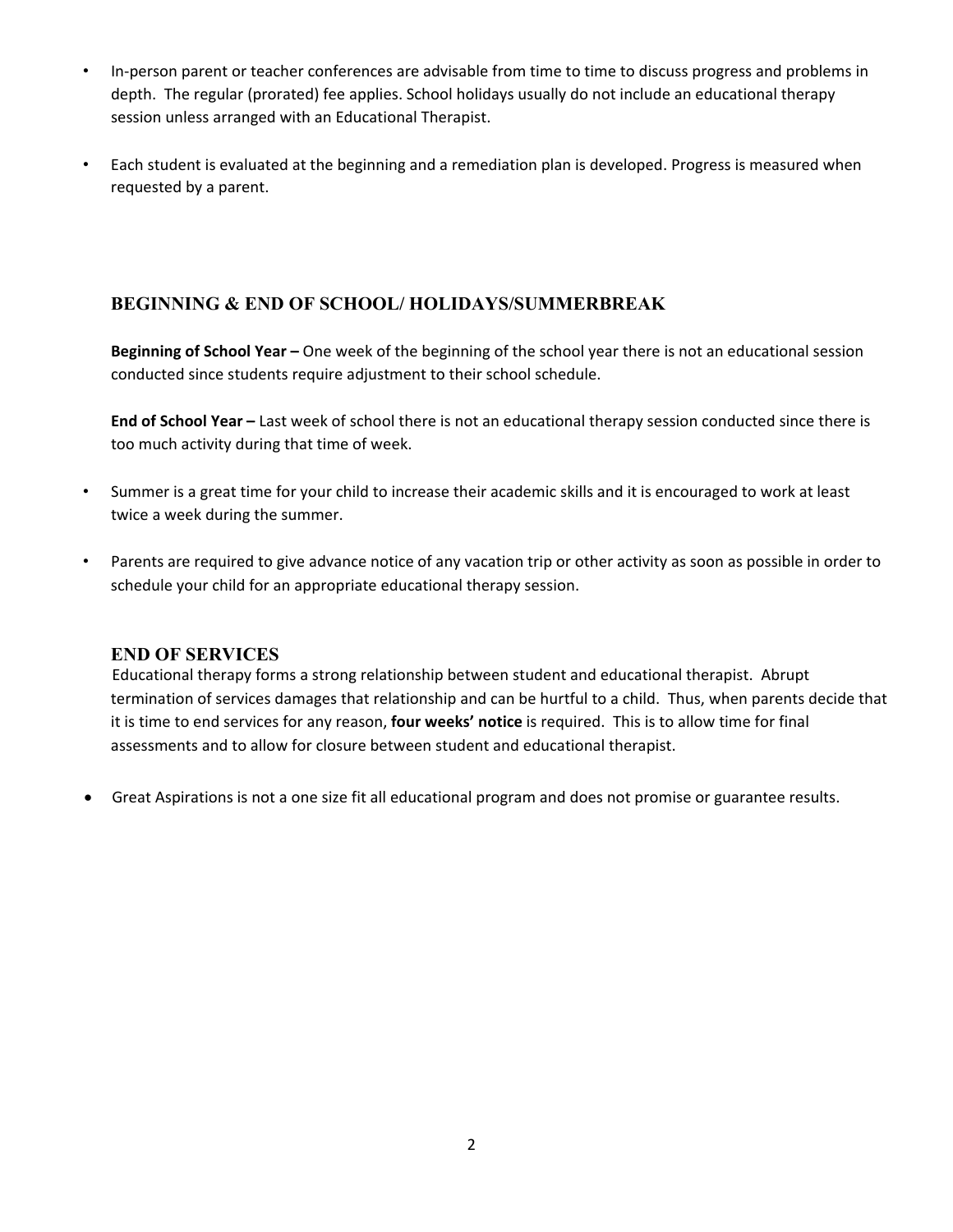## **PAYMENT AND SCHEDULE OF FEES**

- All sessions are 50 minutes and the fee is \$85.00. Typically, twice a week unless otherwise agreed upon.
- Billing is done on a weekly basis and all fees are due at the time service is rendered unless other arrangements have been made prior to the service and are noted on this form.

#### **PAYMENT**

Forms of payment accepted are: Checks, Venmo, Zelle or charge cards. Visa, Mastercard, American Express will include a fee of 2.4 % + .25 for each transaction.

| <b>Educational Therapy</b>                                                                     | \$85.00 per session                                                                                                                                                                                                              |
|------------------------------------------------------------------------------------------------|----------------------------------------------------------------------------------------------------------------------------------------------------------------------------------------------------------------------------------|
| Initial Intake / Assessment/Parent Meeting                                                     | \$85.00 per hr.                                                                                                                                                                                                                  |
| School/Home Observation                                                                        | \$85.00 per hr.                                                                                                                                                                                                                  |
| Written Assessment Report (Report Fee will vary according to<br>The types of assessments used) | $$500 - 1,000$                                                                                                                                                                                                                   |
| Communication (in-person, written or phone)                                                    | \$85.00                                                                                                                                                                                                                          |
| School/Home Observation                                                                        | \$85.00                                                                                                                                                                                                                          |
| Communication (in-person, written or phone)                                                    | under 10 minutes, free<br>over 10 minutes, \$85/fifty minutes, pro-rated<br>in units of 10 minutes, rounded up<br>under 10 minutes, free<br>over 10 minutes, \$85/fifty minutes, pro-rated<br>in units of 10 minutes, rounded up |